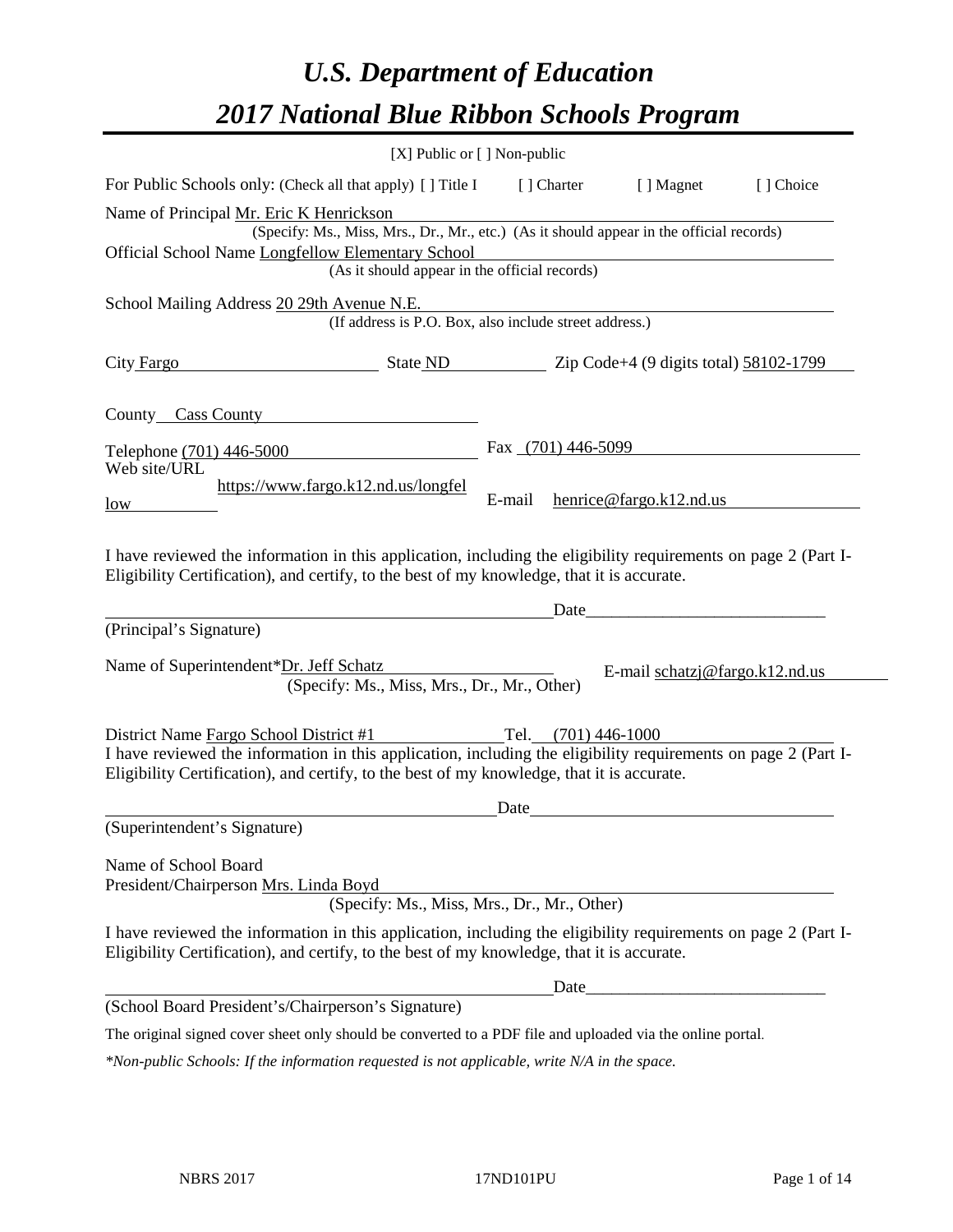The signatures on the first page of this application (cover page) certify that each of the statements below, concerning the school's eligibility and compliance with U.S. Department of Education and National Blue Ribbon Schools requirements, are true and correct.

- 1. The school configuration includes one or more of grades K-12. (Schools on the same campus with one principal, even a K-12 school, must apply as an entire school.)
- 2. All nominated public schools must meet the state's performance targets in reading (or English language arts) and mathematics and other academic indicators (i.e., attendance rate and graduation rate), for the all students group and all subgroups, including having participation rates of at least 95 percent using the most recent accountability results available for nomination.
- 3. To meet final eligibility, all nominated public schools must be certified by states prior to September 2017 in order to meet all eligibility requirements. Any status appeals must be resolved at least two weeks before the awards ceremony for the school to receive the award.
- 4. If the school includes grades 7 or higher, the school must have foreign language as a part of its curriculum.
- 5. The school has been in existence for five full years, that is, from at least September 2011 and each tested grade must have been part of the school for the past three years.
- 6. The nominated school has not received the National Blue Ribbon Schools award in the past five years: 2012, 2013, 2014, 2015, or 2016.
- 7. The nominated school has no history of testing irregularities, nor have charges of irregularities been brought against the school at the time of nomination. The U.S. Department of Education reserves the right to disqualify a school's application and/or rescind a school's award if irregularities are later discovered and proven by the state.
- 8. The nominated school has not been identified by the state as "persistently dangerous" within the last two years.
- 9. The nominated school or district is not refusing Office of Civil Rights (OCR) access to information necessary to investigate a civil rights complaint or to conduct a district-wide compliance review.
- 10. The OCR has not issued a violation letter of findings to the school district concluding that the nominated school or the district as a whole has violated one or more of the civil rights statutes. A violation letter of findings will not be considered outstanding if OCR has accepted a corrective action plan from the district to remedy the violation.
- 11. The U.S. Department of Justice does not have a pending suit alleging that the nominated school or the school district as a whole has violated one or more of the civil rights statutes or the Constitution's equal protection clause.
- 12. There are no findings of violations of the Individuals with Disabilities Education Act in a U.S. Department of Education monitoring report that apply to the school or school district in question; or if there are such findings, the state or district has corrected, or agreed to correct, the findings.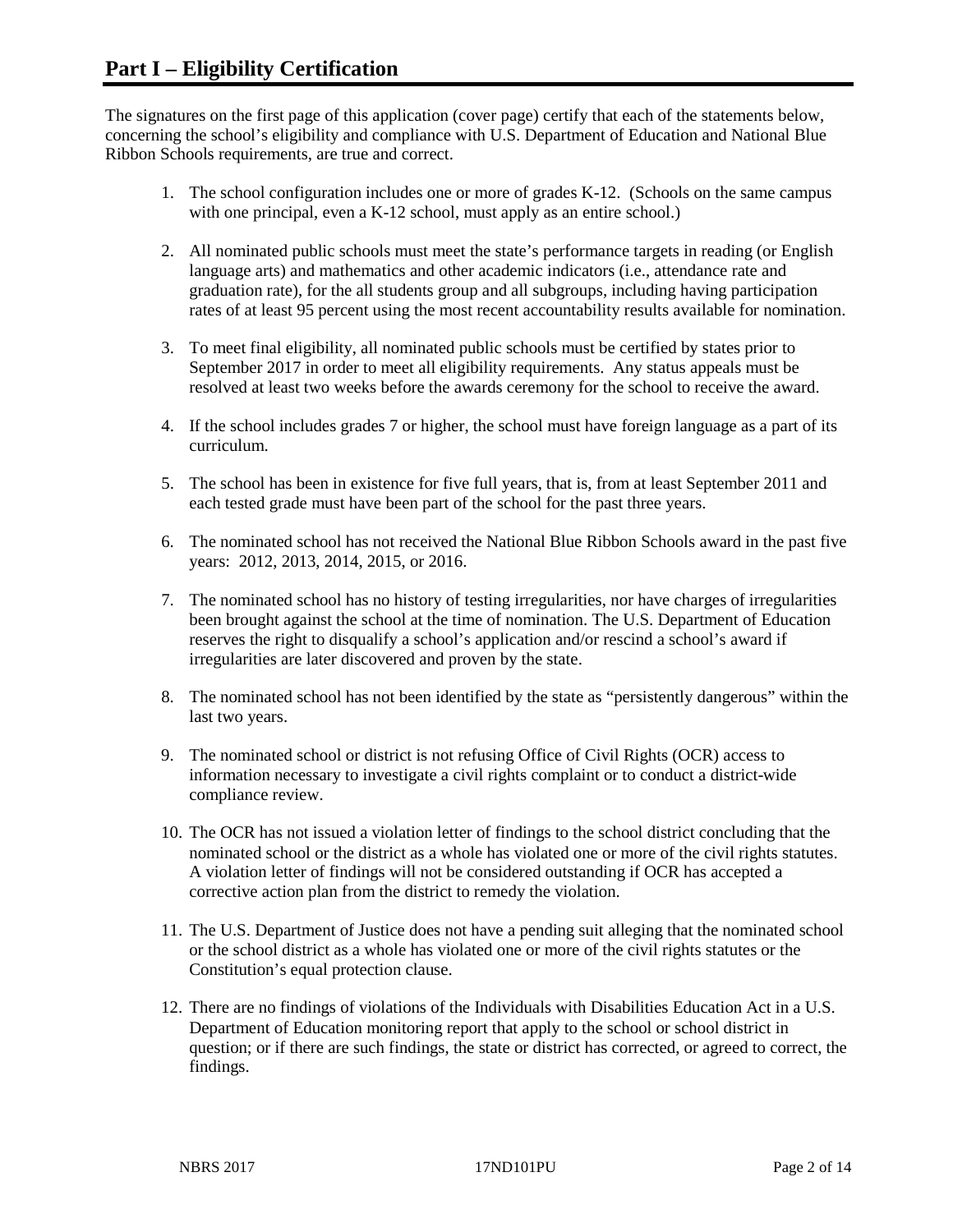#### **Data should be provided for the most recent school year (2016-2017) unless otherwise stated.**

#### **DISTRICT**

|  | Number of schools in the district<br>(per district designation): | 16 Elementary schools (includes K-8)<br>3 Middle/Junior high schools |
|--|------------------------------------------------------------------|----------------------------------------------------------------------|
|  |                                                                  | 4 High schools                                                       |
|  |                                                                  | $0 K-12$ schools                                                     |

23 TOTAL

**SCHOOL** (To be completed by all schools)

2. Category that best describes the area where the school is located:

[X] Urban or large central city [ ] Suburban with characteristics typical of an urban area [ ] Suburban

- [ ] Small city or town in a rural area
- [ ] Rural
- 3. Number of students as of October 1, 2016 enrolled at each grade level or its equivalent in applying school:

| Grade                           | # of         | # of Females | <b>Grade Total</b> |
|---------------------------------|--------------|--------------|--------------------|
|                                 | <b>Males</b> |              |                    |
| <b>PreK</b>                     | 0            | 0            | 0                  |
| K                               | 29           | 35           | 64                 |
| $\mathbf{1}$                    | 27           | 34           | 61                 |
| $\overline{2}$                  | 28           | 26           | 54                 |
| 3                               | 31           | 25           | 56                 |
| 4                               | 31           | 34           | 65                 |
| 5                               | 44           | 21           | 65                 |
| 6                               | $\theta$     | $\theta$     | 0                  |
| 7                               | 0            | 0            | 0                  |
| 8                               | $\theta$     | $\theta$     | 0                  |
| 9                               | 0            | 0            | 0                  |
| 10                              | 0            | 0            | 0                  |
| 11                              | 0            | 0            | 0                  |
| 12 or higher                    | 0            | 0            | 0                  |
| <b>Total</b><br><b>Students</b> | 190          | 175          | 365                |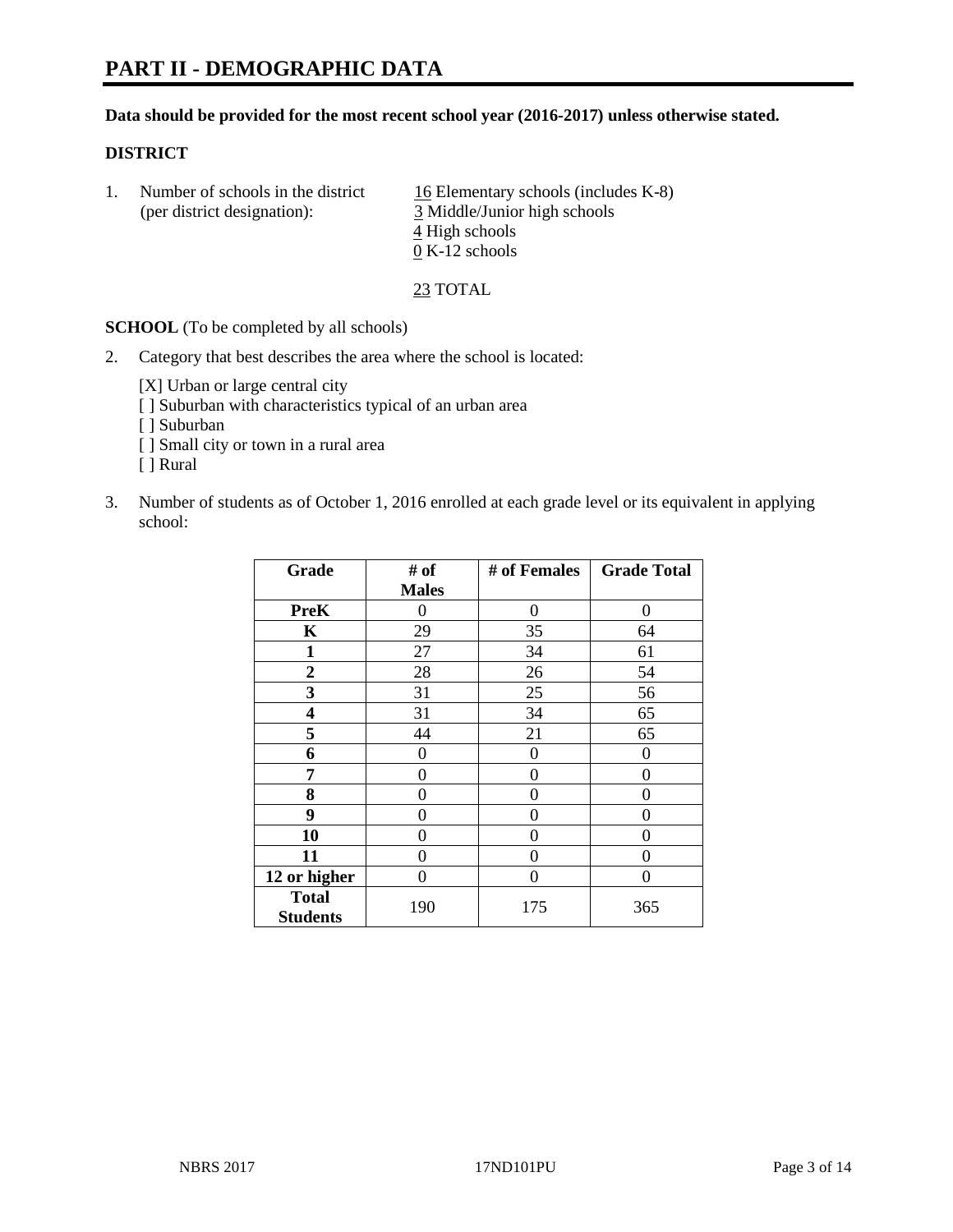4. Racial/ethnic composition of  $1\%$  American Indian or Alaska Native the school: 3 % Asian

 % Black or African American % Hispanic or Latino % Native Hawaiian or Other Pacific Islander 93 % White

- 0 % Two or more races
	- **100 % Total**

(Only these seven standard categories should be used to report the racial/ethnic composition of your school. The Final Guidance on Maintaining, Collecting, and Reporting Racial and Ethnic Data to the U.S. Department of Education published in the October 19, 2007 *Federal Register* provides definitions for each of the seven categories.)

5. Student turnover, or mobility rate, during the 2015 – 2016 school year: 4%

This rate should be calculated using the grid below. The answer to (6) is the mobility rate.

| <b>Steps For Determining Mobility Rate</b>         | Answer |  |
|----------------------------------------------------|--------|--|
| $(1)$ Number of students who transferred to        |        |  |
| the school after October 1, 2015 until the         | 9      |  |
| end of the 2015-2016 school year                   |        |  |
| (2) Number of students who transferred             |        |  |
| <i>from</i> the school after October 1, 2015 until | 5      |  |
| the end of the 2015-2016 school year               |        |  |
| (3) Total of all transferred students [sum of      | 14     |  |
| rows $(1)$ and $(2)$ ]                             |        |  |
| (4) Total number of students in the school as      | 360    |  |
| of October $1, 2015$                               |        |  |
| (5) Total transferred students in row (3)          | 0.039  |  |
| divided by total students in row (4)               |        |  |
| $(6)$ Amount in row $(5)$ multiplied by 100        |        |  |

6. English Language Learners (ELL) in the school:  $0\%$ 

0 Total number ELL

Specify each non-English language represented in the school (separate languages by commas):

- 7. Students eligible for free/reduced-priced meals: 10 % Total number students who qualify: 38
- 8. Students receiving special education services: 10 %

38 Total number of students served

Indicate below the number of students with disabilities according to conditions designated in the Individuals with Disabilities Education Act. Do not add additional conditions. It is possible that students may be classified in more than one condition.

| 2 Autism                              | $\underline{0}$ Orthopedic Impairment                 |
|---------------------------------------|-------------------------------------------------------|
| 0 Deafness                            | 6 Other Health Impaired                               |
| 0 Deaf-Blindness                      | 4 Specific Learning Disability                        |
| 1 Emotional Disturbance               | 14 Speech or Language Impairment                      |
| 0 Hearing Impairment                  | 0 Traumatic Brain Injury                              |
| 4 Mental Retardation                  | $\underline{0}$ Visual Impairment Including Blindness |
| $\underline{0}$ Multiple Disabilities | <b>7</b> Developmentally Delayed                      |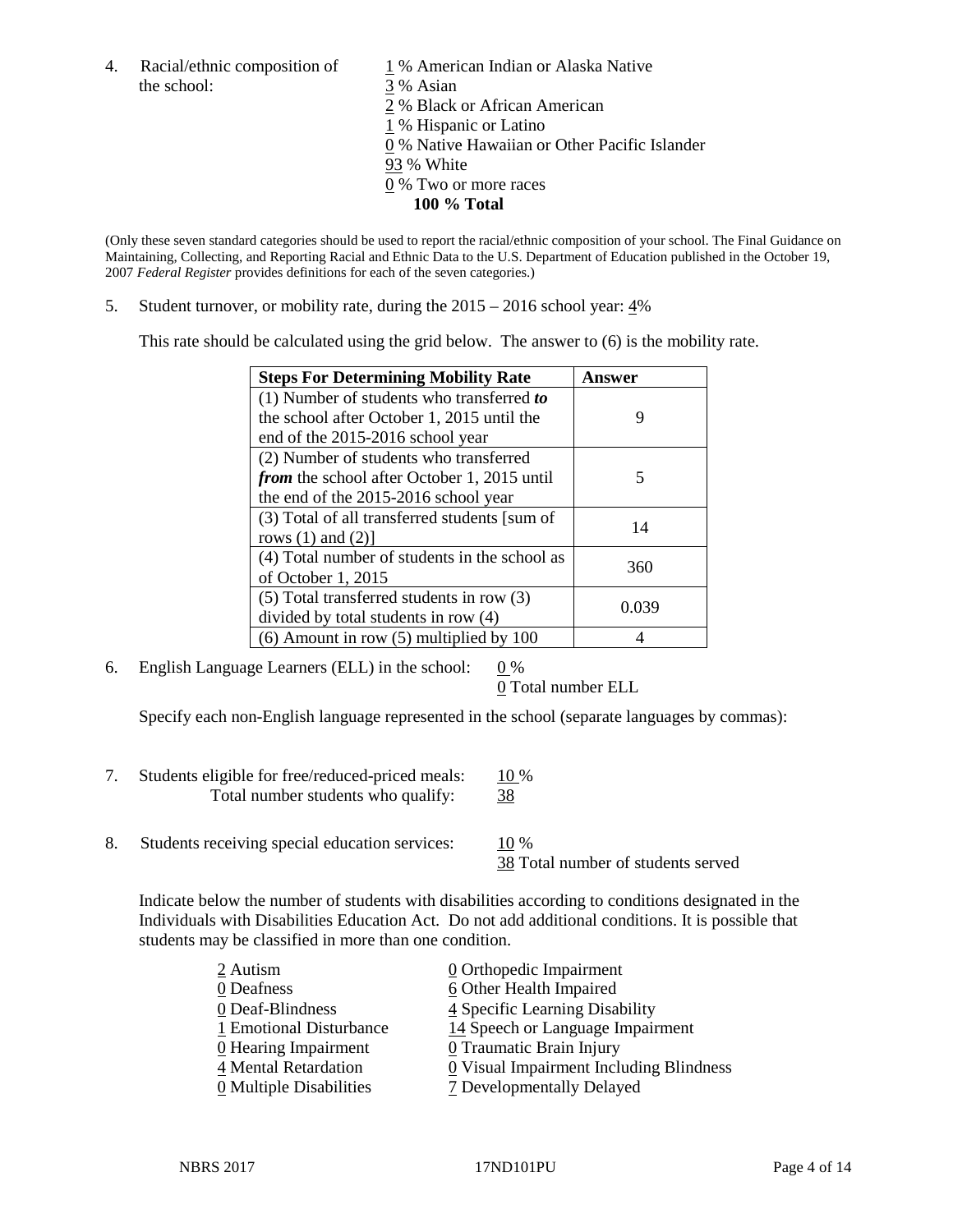- 9. Number of years the principal has been in her/his position at this school:  $6$
- 10. Use Full-Time Equivalents (FTEs), rounded to nearest whole numeral, to indicate the number of school staff in each of the categories below:

|                                        | <b>Number of Staff</b> |
|----------------------------------------|------------------------|
| Administrators                         |                        |
| Classroom teachers including those     |                        |
| teaching high school specialty         | 18                     |
| subjects                               |                        |
| Resource teachers/specialists/coaches  |                        |
| e.g., reading, math, science, special  | 17                     |
| education, enrichment, technology,     |                        |
| art, music, physical education, etc.   |                        |
| Paraprofessionals under the            |                        |
| supervision of a licensed professional | 13                     |
| supporting single, group, or classroom |                        |
| students.                              |                        |
| Student support personnel              |                        |
| e.g., guidance counselors, behavior    |                        |
| interventionists, mental/physical      |                        |
| health service providers,              | $\mathcal{D}$          |
| psychologists, family engagement       |                        |
| liaisons, career/college attainment    |                        |
| coaches, etc.                          |                        |

- 11. Average student-classroom teacher ratio, that is, the number of students in the school divided by the FTE of classroom teachers, e.g., 22:1 20:1
- 12. Show daily student attendance rates. Only high schools need to supply yearly graduation rates.

| <b>Required Information</b> | 2015-2016 | 2014-2015 | 2013-2014 | 2012-2013 |     |
|-----------------------------|-----------|-----------|-----------|-----------|-----|
| Daily student attendance    | 96%       | 96%       | 96%       | 96%       | 96% |
| High school graduation rate | 0%        | 0%        | 0%        | 9%        | 0%  |

#### 13. **For high schools only, that is, schools ending in grade 12 or higher.**

Show percentages to indicate the post-secondary status of students who graduated in Spring 2016.

| <b>Post-Secondary Status</b>                  |    |
|-----------------------------------------------|----|
| Graduating class size                         |    |
| Enrolled in a 4-year college or university    | 0% |
| Enrolled in a community college               | 0% |
| Enrolled in career/technical training program | 0% |
| Found employment                              | 0% |
| Joined the military or other public service   | 0% |
| )ther                                         |    |

14. Indicate whether your school has previously received a National Blue Ribbon Schools award.  $Yes$  No  $X$ 

If yes, select the year in which your school received the award.

15. In a couple of sentences, provide the school's mission or vision statement.

Our mission is to partner with families to empower students to excel.

16. **For public schools only**, if the school is a magnet, charter, or choice school, explain how students are chosen to attend.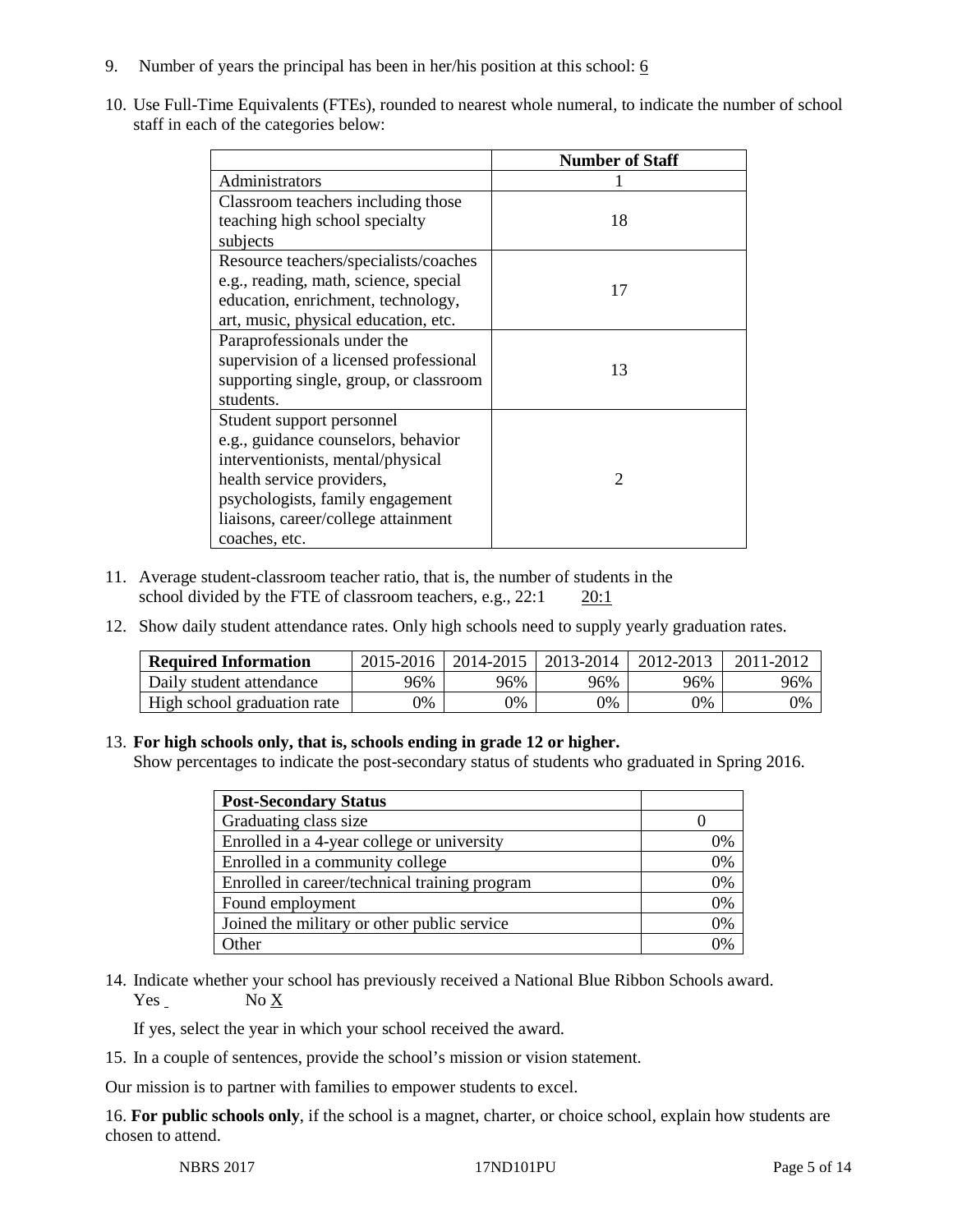# **PART III – SUMMARY**

Longfellow Elementary, a K-5 elementary school, is located on the north end of Fargo in the state of North Dakota. Longfellow is one of sixteen elementary schools in the Fargo Public School district. We have approximately 365 children and have three sections of each grade. Longfellow is the quintessential neighborhood school as the majority of our students live within a half-mile of the school. Since we are a neighborhood school, we have one bus route. Many of our students walk or ride a bike to school.

The school is a non-title building. Therefore resources are limited. We have become creative with utilizing resources. Several staff have 100% contracts but only serve part of their time at Longfellow. Some staff members that serve part of their time at Longfellow are our instructional coach, Reading Recovery teacher, gifted and talented teacher, art teacher, music teacher, and several other people.

Our families are heavily involved in the school and its functions. This parent involvement has allowed us to have a very active Parent Teacher Organization. Currently our PTO has a budget of \$25,000, which benefits students and teachers in many ways. Attendance at parent-teacher conferences is outstanding, with an average yearly attendance of over 98%.

Longfellow opened its doors on September 12, 1962. It opened with one section of each grade, grades K-6. The total enrollment included 225 children. The school opened up without sidewalks until concerned families demanded the city add them. Even though the building has had additions and rooms have changed, the heart of the building remains. The heart of Longfellow is the families.

Our boundary area contains just under 1,300 family households with an average household income of \$124,436. Approximately 10% of our children qualify for free or reduced meals, which is 22% lower than the district average. Currently 93% of our student body is Caucasian.

One thing that makes Longfellow unique is our Multiple Impairments (MI) magnet program. All MI students who reside north of Interstate 94 in Fargo attend Longfellow and are part of the MI magnet program. Currently 10 students are in our program. Students in this room have a wide range of impairments that require extra attention. The MI program has a lead teacher who supervises seven paraprofessionals throughout the day. Students in this program often receive multiple services, such as speech, occupational and physical therapy. The children also participate in adapted music and physical education. They are in the MI room for the majority of the day, however, they are part of the regular education classroom setting as much as possible. We are so fortunate to have this program as a part of our school.

Families are the heart of Longfellow. Relationships with families and students are at the center of our being. It is the thing that drives our school. Even our future kindergarten students have an opportunity to be in the school four times before school even starts so they can build relationships with other children and our staff.

Our goal is to make sure all students at Longfellow feel like they have multiple adults who know them and care about them. These adults may be their former classroom teacher, a supervisor at recess, lunch staff or anybody else who has daily interaction with them. We have families that have been here for multiple years. It's important that we help them feel like they are a part of our community at Longfellow. We often invite family members in for special events like our carnival, bingo nights or other PTO functions. By having some of these younger children in the building years before they start with us, it allows us to start building those relationships even earlier.

All of our staff members have a genuine interest in the children. Many of them attend their sporting events, music concerts and other special occasions. This has a great impact on our students because they know that staff is there for them and will help provide support throughout their school career. Even when these students leave us after fifth grade, they often come back to interact with the staff who cares so much about them. This relationship factor is a very critical factor to our success.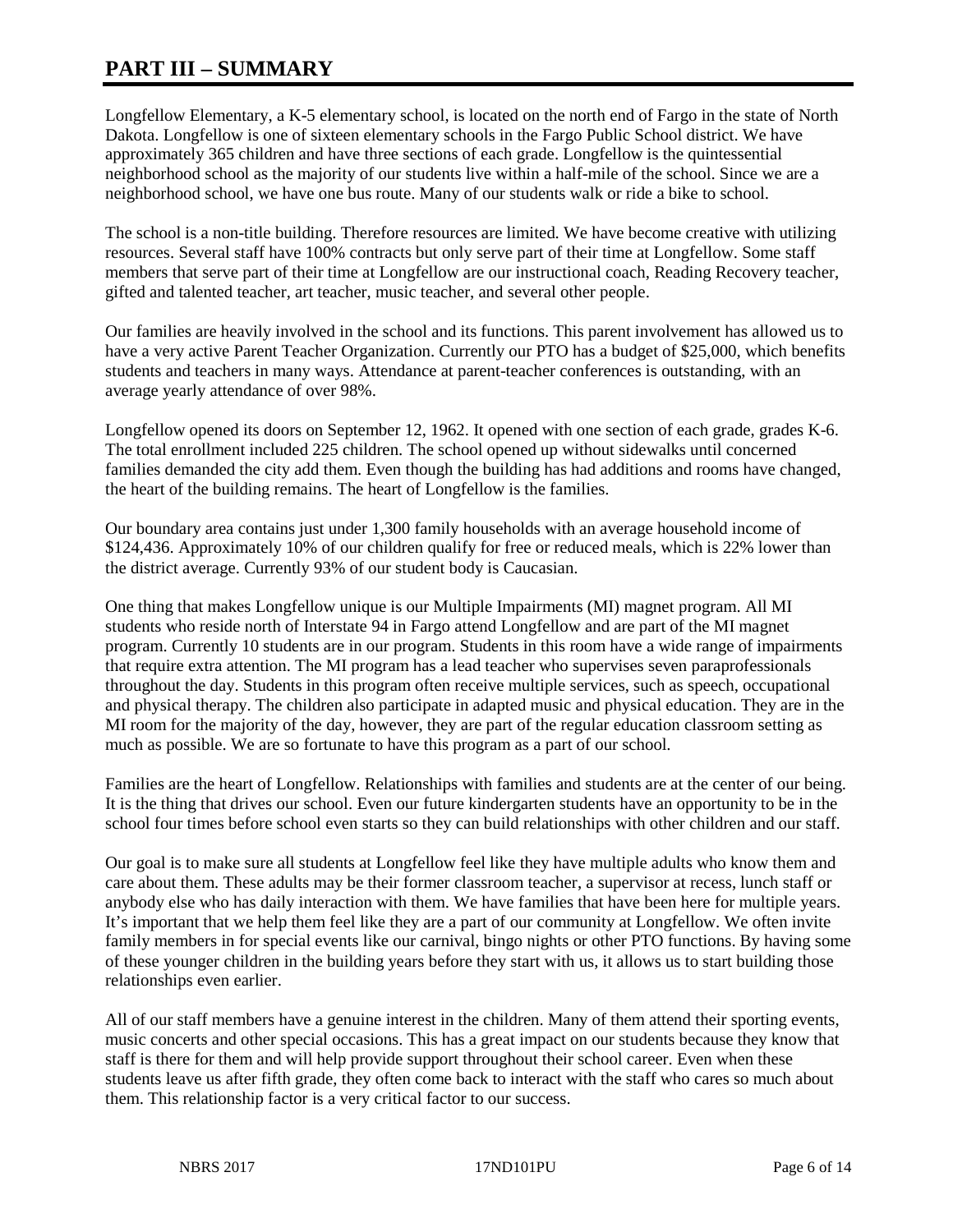# **1. Core Curriculum:**

Longfellow's curriculum is aligned to North Dakota's state standards. These standards, also referred to as the Common Core State Standards, guide our instruction in all content areas.

New this year, we are using the Journeys curriculum to ensure students are mastering the strategies and skills, as identified in the state's reading, language, and speaking and listening standards. Teachers use a workshop model during reading and writing, and learning targets are set for each area of the literacy block. These targets set the focus for student learning and allow teachers to utilize bloom's taxonomy as a way to deepen student understanding and engage students. Teachers make intentional decisions about when to move through the Gradual Release Model when teaching skills and strategies. Reading is taught with a balance of fiction and informational texts to help students develop reading comprehension. Students learn how to identify key ideas and details in a variety of genres. Students also learn about the craft and structure of texts and how to use that knowledge to understand texts when reading independently.

Classroom teachers use Lucy Calkins' Units of Study to teach text types and text purpose. The use of the Gradual Release Model allows students to observe teacher thinking and writing. Students produce written pieces of work using opinion, informative, and narrative formats. Research is conducted to produce informative writing. The use of the workshop model allows teachers to meet with students and have a private conference about their writing. During this time, teachers provide feedback about their craft, structure, and use of conventions.

In order to advance academic achievement, teachers use a variety of strategies to differentiate instruction during their literacy block. Students are strategically paired with partners during whole group reading to allow meaningful conversations during "turn-and-talk" activities. Teachers also use complex texts to support learning of tier two and three vocabulary words.

Students sort words and study spelling patterns instead of memorizing spelling lists. During guided reading, students are provided the opportunity to read books, aligned to their instructional level of fluency, writing, or comprehension. Teachers are able to scaffold their instruction during this time and help students become independent with specific skills and strategies.

Student learning must be meaningful. In order to ensure all students are meeting math content standards, Longfellow uses the Everyday Mathematics curriculum to guide instruction. We believe students need to be given opportunities to gain understanding of math concepts. Students must make sense of the concepts before they learn processes and/or algorithms. Students acquire foundational skills with hands-on activities and explorations. Whole group instruction provides students with opportunities to share strategies, often linked to everyday situations. Teachers focus instruction on content relating to operations and algebraic thinking and number and operations in base ten. Math fluency is developed through the use of partner and small-group activities. Geometry and measurement and data are skills also taught throughout each year.

Teachers in grades kindergarten through second grade have been trained to use Add+Vantage Math Recovery strategies to pinpoint individual student understanding and differentiate whole group and small group instruction in the classroom. Teachers are able to use appropriate activities and instructional techniques based on student levels and constructs, which they identify through progress monitoring and benchmark assessments.

Longfellow uses the North Dakota State Standards for Science and Social Studies. These standards were created by the state in 2006 and 2007. Since the adoption of these standards, Longfellow has tailored current curriculums to create hands-on, minds-on student-centered experiences. Students are given opportunities to research, experiment, and investigate. We incorporate discussion of current events in the classroom through the use of Scholastic News, Time Magazine for Kids, and our local newspaper, The Forum. Each classroom participates in simulations of democratic processes and procedures through the Junior Achievement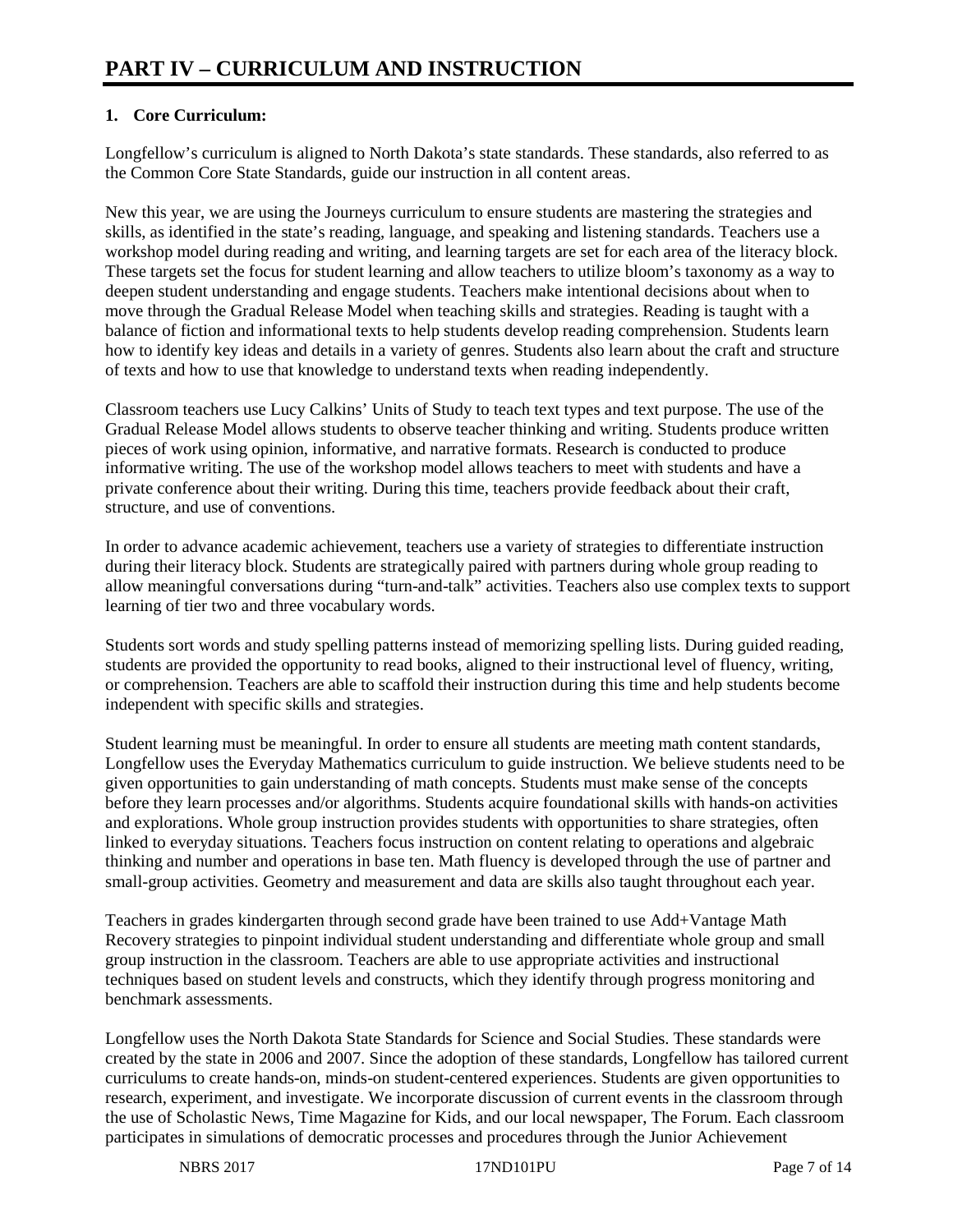program. Students also observe the democratic process by attending My Day in Court when they are in 5th grade.

Classroom teachers currently use Social Studies Alive to ensure students have acquired knowledge identified in the state standards. The curriculum focuses on how our cultures were created and what is happening in the world around us. Students also learn map skills and vocabulary that supports understanding of maps. Along with maps, students also learn and apply concepts of physical and human geography. Important historical events are taught by discussing important symbols of the United States, people and events, and family histories. Economic concepts are taught by discussing personal finances, like consumers and producers. State economics and U.S. economics are taught to students in intermediate grades. Students in 4th grade also do extensive research and produce reports on the state of North Dakota.

Our school also offers a variety of extracurricular activities that provide opportunities for our students to get involved in our school and community. Students are able to participate in Boy Scouts and Girls Scouts. Students in first grade go the Veterans Affairs Hospital to hand out hand-made greeting cards.

Participating in school governance is a priority for our students as well. Students in 4th and 5th grade are given the opportunity to be part of our school's student council. Students are selected to be part of the student council based on specific criteria.

Teachers use Foss, Full Option Science System, to teach science concepts to students. Students use discovery and hands-on activities with each module. Each grade level uses two modules per year. These modules teach students to use science inquiry and connect science with other areas. Content in the modules includes physical, life and earth and space science.

Science, Technology, Engineering, Arts and Mathematics (STEAM) are essential core curriculums at Longfellow Elementary. STEAM is not a program, but a philosophy that spreads throughout the K-12 system in Fargo. Breakthrough thinking and creative innovation are the pillars of a STEAM related philosophy. STEAM emphasizes the 21st Century skills that are critical to our students' future. The 21st Century skills of collaboration, communication, creativity, and critical thinking are emphasized through project-based learning, usually through interdisciplinary activities. These skills are incorporated seamlessly throughout all academic areas.

## **2. Other Curriculum Areas:**

All students at Longfellow receive Art instruction weekly from a trained artist. During this forty-five minute Art class, students learn and practice visual art techniques and processes. Students learn the visual arts relation to history and culture. The students learn how works of art are structured and how visual art has a variety of functions. Students learn how visual arts and other disciplines are connected. As an extension to the visual arts curriculum at our school, students in grades 1-3 have the opportunity to participate in drama club after school.

The Physical Education program at Longfellow offers students physical fitness opportunities as well as learning about the benefits of a healthy lifestyle. Students in grades 2 through 5 receive physical education every other day for forty minutes. Students in kindergarten and first grade receive physical education daily for twenty minutes. Our physical education teachers are certified teachers who use the National Standards for K-12 Physical Education and the North Dakota Physical Education Content Standards to guide instruction.

All students at Longfellow are given the opportunity to be part of the morning walking club. Each morning, the walking club walks approximately ¾ of a mile. The walking club started in 2011. Since 2011, the club has averaged over 900 miles of walking every year. In the fall Longfellow offers cross country as an afterschool activity. In the spring, track is offered.

Longfellow has two certified teachers who use the North Dakota Music Content Standards to provide appropriate instruction and practice for students in grades kindergarten through fifth grade. Students in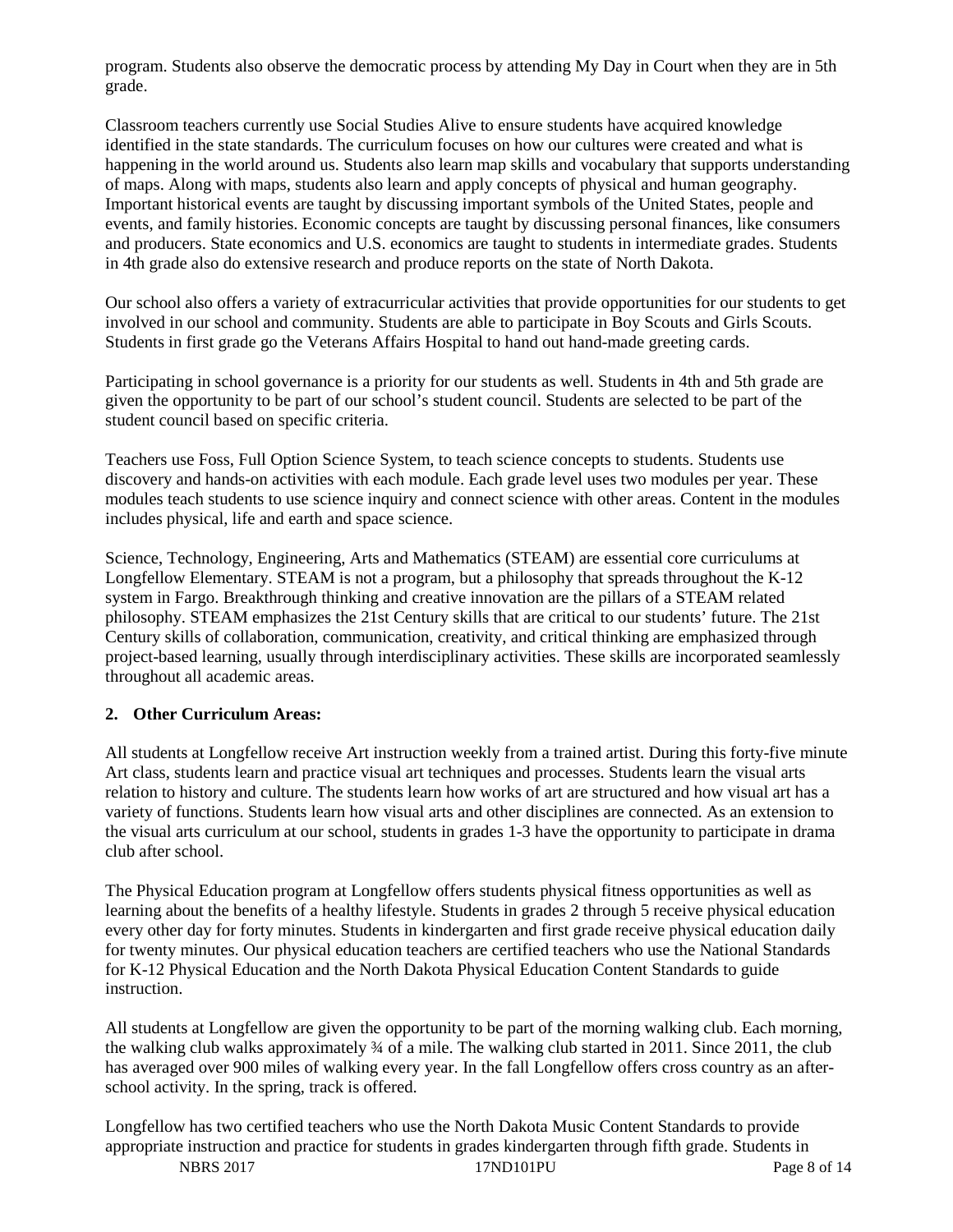grades two through five attend music every other day for forty minutes, opposite days of physical education. Kindergarten and first-grade students receive music daily for twenty minutes. Students learn how to sing and listen to music as well as perform music with instruments. They also learn how to evaluate music and compose their own music. Along with learning about the history and culture of music, they also learn the connection between music, other arts, and other disciplines. At Longfellow, students in fifth grade are given the opportunity to participate in orchestra, and students in fourth and fifth have the opportunity to participate in choir.

Various forms of technology are used among all grade levels at Longfellow Elementary. Technology is used to enhance instruction and student engagement. Students in grades three through five have access to Chromebooks in their classroom. The Chromebooks are used to provide additional learning opportunities for students during Daily 5 for math and reading. Some classrooms are equipped with a SMART Board. These interactive whiteboards allow teachers to enhance presentations and lessons. Student engagement is also increased.

Students in grades four through five have the opportunity to participate in Lego League after school. A beginner and advanced computer coding sessions were also offered after school for children in grades two through four. The students learned about the Scratch programming language.

North Dakota does not have Foreign Language content standards for students in grades kindergarten through fifth. With support from North Dakota State University, Longfellow offers a language club for students in grades one through five after school.

Longfellow Elementary also has a Gifted and Talented program for students in grades one through five. Students who qualify for the enrichment services in math and/or reading are given instruction and practice with above-grade-level content. Higher level thinking, collaboration, and communication are critical components of the program. The Gifted and Talented teachers are certified teachers who have a Special Education degree.

We are continually trying to find ways to incorporate engineering in the classroom setting. This year all classrooms participated in the Hour of Code event. Recently we began experimenting with a 3-D Printer that is available through the district. Students are designing structures and then using the printer to test their model. Using a problem-solving approach, students are then able to make revisions to their initial design to improve their structure.

#### **3. Instructional Methods, Interventions, and Assessments:**

Longfellow staff strive to meet the needs of all learners. Differentiation is a part of all daily routines. Teachers provide guided reading support to students in small group settings to make sure students are learning to problem solve and become independent readers with books at their instructional level. Teachers use running records to monitor and assess students during guided reading. Three times a year, Fountas and Pinnell and AIMsweb benchmark reading assessments are administered to students in all grades. These assessments are used for monitoring student growth and for selecting students who need intervention or enrichment.

Teachers in grades kindergarten through second grade use Add+Vantage Math Recovery to meet individual needs during math instruction. Teachers are trained in administering the three types of AVMR assessments. These assessments are given three times a year. The assessments provide data that is used for student instruction, grouping, and for identifying intervention or enrichment needs.

The NWEA Measure of Academic Progress (MAP) assessment is administered in the winter for students in grades two through five. The MAP Reading and Math assessments provide summative data that is used to ensure students are making adequate progress.

NBRS 2017 **17ND101PU** Page 9 of 14 AIMSweb, Fountas and Pinnell, AVMR, and MAP are crucial tools in identifying students who need intervention or enrichment. Students who need additional support are referred to the Multi-Tiered Systems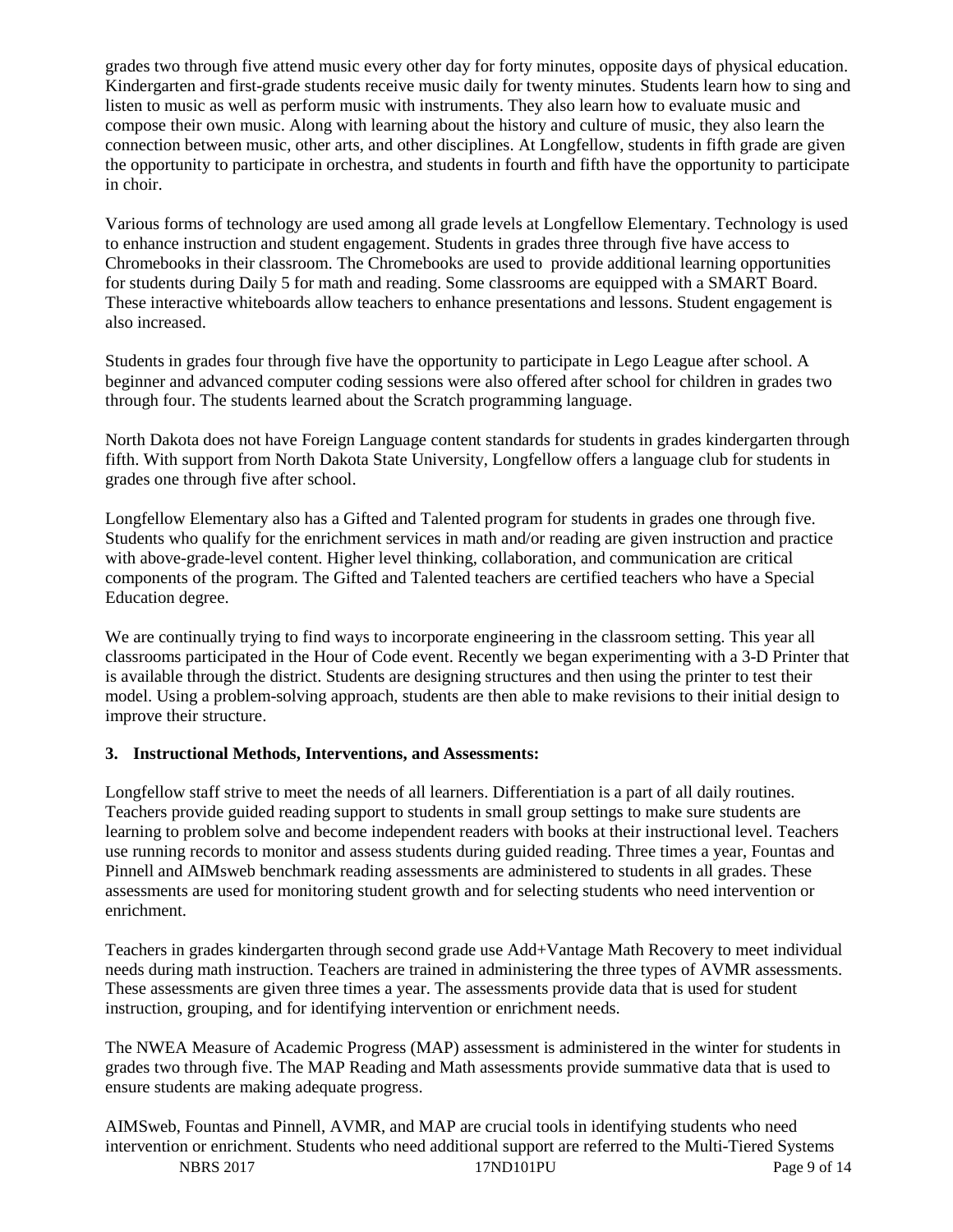of Support (MTSS) team. Through this process, students receive interventions aligned to student needs. This team uses a problem-solving model to identify areas of need. Students begin with tier 2 support, which is an additional twenty minutes of instruction three to five times a week. Using normative data and rate of improvement, a goal is set for each student receiving support. Progress monitoring is then used to monitor student progress for six to eight weeks.

The MTSS team reviews all students with a tier 2 or 3 plan every six to eight weeks. If students are not making adequate growth, the tier 2 or 3 plan is revised. Sometimes tier 2 plans are revised to become tier 3 plans, which includes sixty additional minutes of support a day. Occasionally, students with Tier 3 plans are not making adequate progress and eventually need an Individualized Education Plan (IEP).

In order to ensure all students are receiving appropriate support, student data cards are created and used three times per year. The data cards include benchmark assessment data. Professional learning communities use Data Driven Dialogue to analyze the data, identify student needs, and create next steps for students and teachers.

Staff meets weekly in professional learning communities. Benchmark assessment data is analyzed during PLCs as well as formative assessment data and student work. During PLCs teachers make informed decisions about student needs and instructional practice.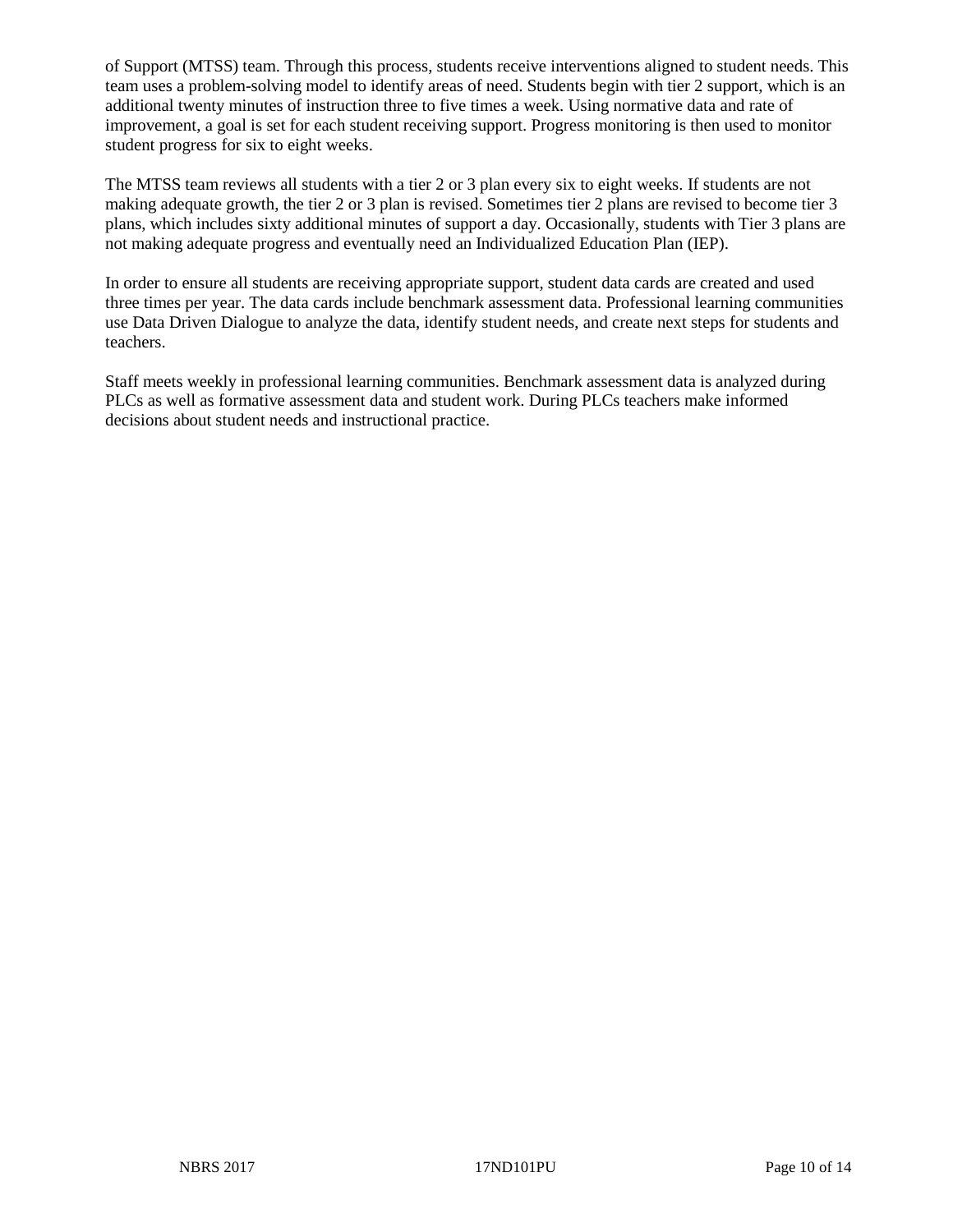## **1. School Climate/Culture:**

One thing Longfellow is known for is the relationships we have with all of our families. Longfellow is the quintessential "neighborhood school." When the day is done, we have parents pulling wagons with little brother or sister as they pick up their siblings.

Families move into our school's boundaries because they are former Lions and want their children to be Lions as well. Not only do we get to know the immediate families, but we also get to know the extended ones. We know when mom and dad are out of town and grandma is picking up. We get to know all the families so well that they become part of our family.

Every year our fourth and fifth graders participate in a Day of Compassion retreat, facilitated by a local community leader. Each grade level has one entire day to immerse themselves in activities and discussions that focus on being more compassionate to others. Each grade level is broken down into smaller groups led by middle school students, usually former Longfellow students. At the end of the event, students take part in a "campfire." During the campfire, students can volunteer to stand in front of the entire group and either thank somebody, like a teacher or fellow student, or apologize to somebody. This has had a profound effect on not only our students but our staff as well. This full day event has really brought our classes closer together.

New to Longfellow this year has been the addition of "Den Meetings". These meetings are led by our student council. Our student council consists of 4th and 5th graders who were nominated by their teachers and fit the following criteria: responsible, self-starter, personable, good attendance, organized and completes school work. The student council is led by two of our staff members. Each month our student council plans the meetings where the focus is one of the Seven Habits of Happy Kids. These habits consist of things like being proactive, thinking win-win and seeking first to understand then being understood. At each meeting students who have been demonstrating these behaviors are recognized in front of the school and have their pictures taken for the school newsletter. During two of our most recent meetings, we had an athlete from our local university and columnist from our newspaper come and speak to our children. We have found these Den Meetings to be beneficial for everybody at Longfellow because they have increased and enhanced student discussions about what good character looks and sounds like.

We have supported teachers in this endeavor by providing signage they can use in their classroom. Each grade level also received a set of books they can use with their students. There is one book for each habit, and this has allowed teachers to have further conversations with their class after we meet at a Den Meeting.

# **2. Engaging Families and Community:**

You will notice the mission of our school is to "partner with families to empower students to excel". The inclusion of the words "partner with families" is very intentional because Longfellow parents have such a close connection to the school. They want to be heavily involved in their child's education and we embrace this desire.

Our PTO is very active at our school. Over the past few years, they have helped us add to our playground, provided multiple field trip opportunities, funded our school-wide news program as well as countless other things that have helped our school. In order to provide direct communication between parents and Longfellow staff, a teacher is part of the PTO executive board.

Longfellow has taken part in many community endeavors over the years. Each year we have participated in the Fill the Dome campaign. For this event, students bring in non-perishable food items that help restock our local food pantries. This event takes place before Thanksgiving when the shelters have their greatest need. Every year our 1st graders walk to the Veterans Affairs hospital, which is located near us, and drop off cards and flags for our local veterans. Longfellow has also contributed to local animal shelters, donated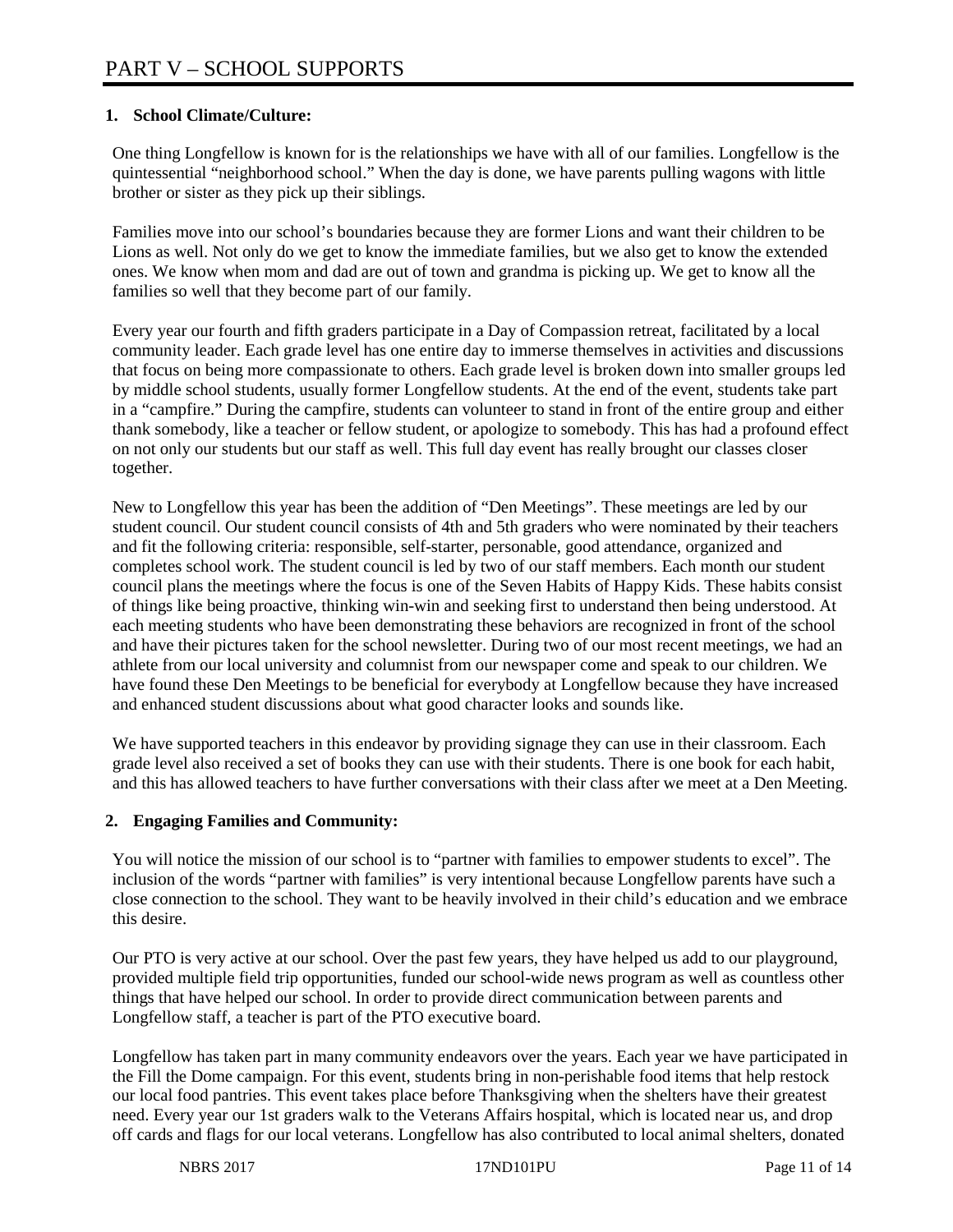books to needy children, and helped to provide winter clothing to those in need.

We have also done something on a global level. For the past six years, Longfellow has participated in fundraising for the Carson Glore Foundation. This foundation was started by a former Longfellow student. His goal was to raise money to build schools in Kenya, Africa. This foundation has now built 2 schools for over 800 students. Each year the school has raised approximately \$1000 for this great cause. In fact, Longfellow now has a room in one of the schools named after us. We consider this to be a huge badge of honor.

We have found that the more children can give to others the better they feel about themselves. When they feel better about themselves, they are more engaged in the classroom and do better academically. Our goal at Longfellow is to have students leave us not only strong academically but also as leaders who contribute to their community.

#### **3. Professional Development:**

Longfellow's professional development plan changes from one year to the next. Each year the school analyzes student data and discusses needs for students and staff. In the spring of each year, the school improvement team comes together to analyze student data and survey results from parents and staff. A plan is then drafted for the next school year. Professional development is focused on student achievement. Professional development is driven by literacy standards and student achievement, math standards and student achievement, and school climate needs. Our building is able to identify and implement professional development "in house". Weekly Professional Learning Communities allow teachers to have conversations about current student data and make informed decisions about instruction. In this setting, teachers are able to learn from each other and receive "just in time" training from certified staff, like the building instructional coach.

PLC teams also use student data to create professional goals for the PLC team as well as individuals. These goals are monitored throughout the year and are aligned to the buildings' goals. The principal uses the Marzano Teacher Evaluation Model to promote and monitor teacher growth throughout the year. This tool also allows teachers and building leaders to communicate about professional needs and growth.

Longfellow staff participate in monthly extended day learning. For one hour each month, staff receive training that supports the building's school improvement goals. The professional development is specific to building needs. The focus changes from one year to the next. This year, some of our professional development trainings have included mental health learning. Staff have learned how to respond to students who have experienced trauma.

Since Longfellow is a high-achieving school, one of the challenges we face is maintaining student achievement. We continue to monitor student data to ensure all students are making one-year's growth in reading and math during weekly professional learning communities. Teachers discuss next steps for student learning during these meetings. When necessary, students are referred to the MTSS problem-solving team for intervention or enrichment.

Fargo Public Schools has a strong alliance with the South East Education Cooperative (SEEC). Together we strive to build teacher leadership and develop teachers with strong instructional skills. SEEC offers numerous professional development opportunities throughout the year. These opportunities create strong professional development experiences for teachers at Longfellow.

## **4. School Leadership:**

Leadership is something that is shared at Longfellow. Staff are encouraged to participate in school committees and provide feedback. Everyone has the chance to contribute to the success of the school.

This year Longfellow created vision and value statements. Although this was a new task for our school, it proved to be highly successful. At the beginning of the year, staff participated in an activity where they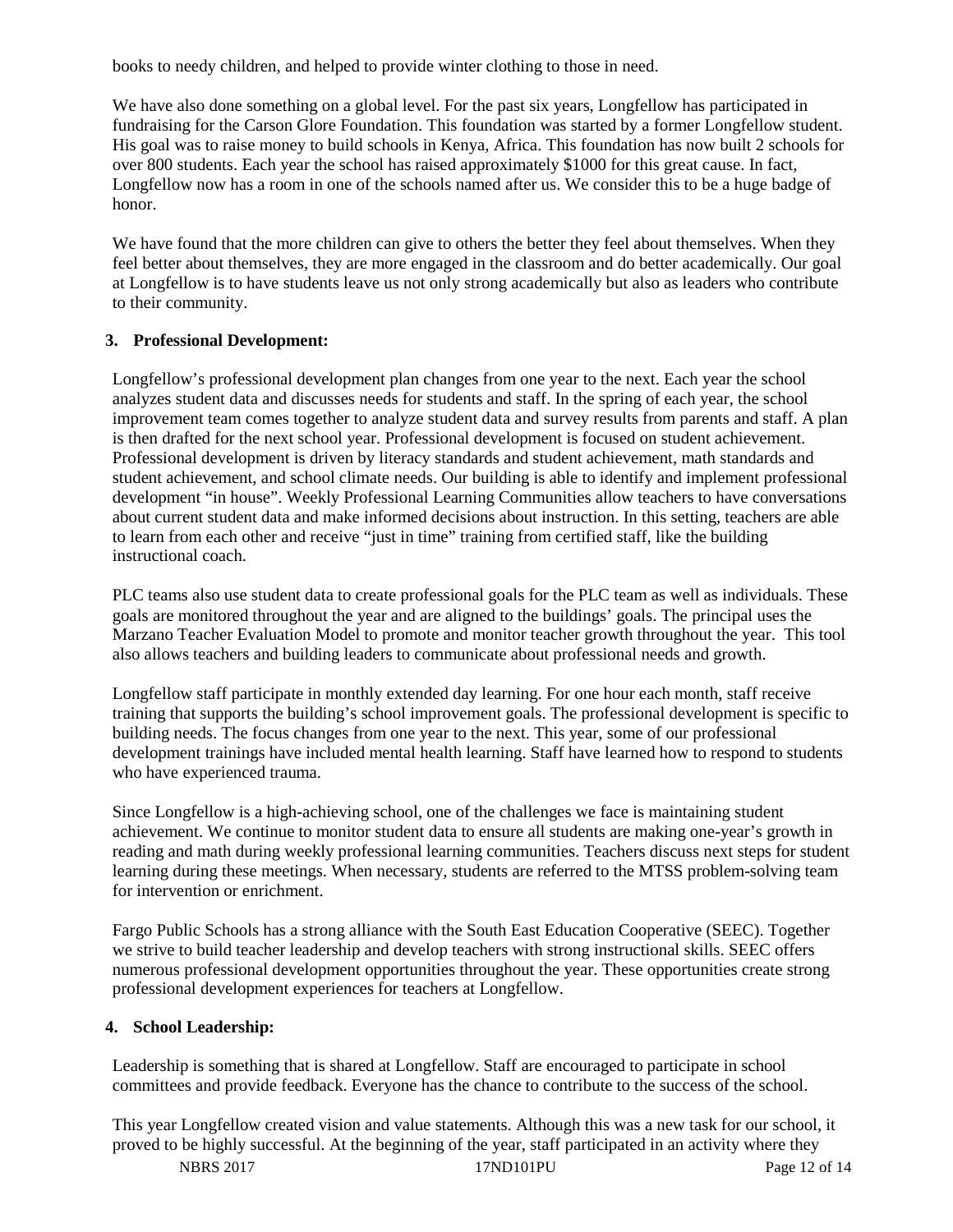were asked a series of questions. For each question, they recorded one word or a short phrase on one or more sticky notes. One question was "Name one quality you would like to see in a teacher your own child or family member has." Questions were strategically created to identify the necessary components of the vision and values statement. Following this activity, our leadership team compiled all the information and created the vision and value statements for Longfellow. These statements have been shared with all staff members and families. We have also incorporated them into our interview process to ensure we find candidates who would be a good fit at Longfellow.

The leadership team at Longfellow is comprised of staff members who are a part of other committees. There is representation from our school improvement team, climate and culture team and our MTSS team. Our lead teacher and instructional coach are also a part of the team. This group has looked at various things throughout the course of the year. They have completed our self-assessment for the AdvancED process, created common signage for the school incorporating the Seven Habits of Happy Kids, and recreated our entire interview process for vacancies at the school.

After every leadership meeting, the group completes an exit slip to rate the group on how well they followed our established norms. The data we have collected has been very positive. One of the strengths that have been identified from the exit slips is equity of voice. Committee members feel like they all have a voice in these decisions.

Finally, Longfellow conducts a survey that includes all of the stakeholders every two years. Parents, staff and students take the survey. The survey helps provide guidance for the school. This survey is reviewed by our climate and culture team who will then make recommendations for school improvement. Past surveys have shown that students feel closely connected to the staff at Longfellow and have more than one adult who knows them in the building.